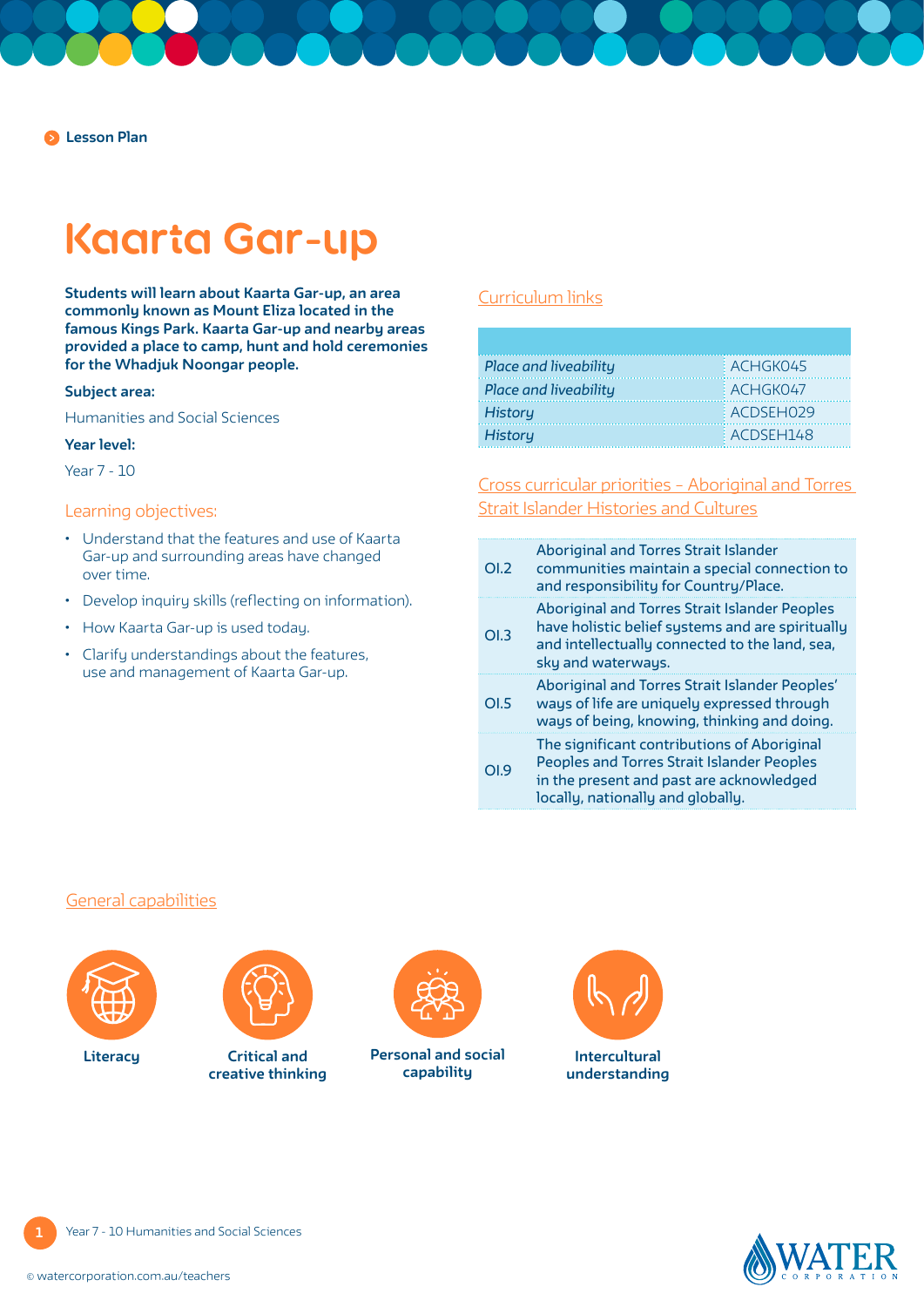**Activity Pack**

## **Picture Perfect**

**Students will explore the ways Kings park is enjoyed by visitors, researching the features of the park and designing a welcome card for their audience. Students will research how Aboriginal people have enjoyed the park for generations to include in their design.** 

#### **Time required:**

1 hour

#### Resources required:

- **• A screen (iPad, Laptop, TV)**
- **• Completed [Kings Park comprehension sheet](https://pw-cdn.watercorporation.com.au/-/media/WaterCorp/Documents/Education/Water-in-Aboriginal-culture/Comprehension-sheets/Kings-Park---WIAC.pdf?rev=c70b77df61a04a8587684f062f1e34d8)**

#### Preparation:

- 1. Ensure students have previously viewed the Walk with the Waugal [Kings Park video](https://www.watercorporation.com.au/Education/Water-in-Aboriginal-culture/Walk-with-the-Waugal-videos) and completed the [Kings Park comprehension sheet.](https://pw-cdn.watercorporation.com.au/-/media/WaterCorp/Documents/Education/Water-in-Aboriginal-culture/Comprehension-sheets/Kings-Park---WIAC.pdf?rev=c70b77df61a04a8587684f062f1e34d8)
- 2. Ensure students have access to the following:
	- a. [Aboriginal history](https://www.bgpa.wa.gov.au/kings-park/visit/history/aboriginal-history)
	- b. [Bushland](https://www.bgpa.wa.gov.au/kings-park/area/bushland)
	- c. [Aboriginal life](https://www.bgpa.wa.gov.au/images/pdf/kings_park/b_aboriginal_life_1019.pdf)
	- d. Welcome card maker [Poster my wall](https://www.postermywall.com/).





#### Steps:

- 1. As a class, review the Walk with the Waugal [Kings Park video.](https://www.watercorporation.com.au/Education/Water-in-Aboriginal-culture/Walk-with-the-Waugal-videos) Ask the students:
	- a. What leisure activities were enjoyed in Kings Park?
	- b. How have these activities changed over time?
- 2. Ask students to think about the different people who visit Kings Park. These groups may include families, tourists, fitness groups, couples, or celebration groups. Everyone visiting Kings park plans for a different experience.
- 3. Students will spend time designing a set of four welcome cards to the different groups of visitors to Kings park, highlighting activities to take part in, also including the Aboriginal history, use and significance of Kaarta Gar-up (Kings park) to Aboriginal people.
- 4. Following draft design of the cards, students will use Greetings island to publish their cards to present.
- 5. Students will be able to find many images of Kings park online to include in their greeting card. As well as the image, add the following features to your card:
	- a. An appropriate greeting, message or poem inside that relates to the image you chose.
	- b. A brief (3-4 sentences) statement explaining what the image is and how it is linked to the history, use and significance of the park.
- 6. As an extension, get students to role play how they would 'pitch' the cards to shop owners to sell.

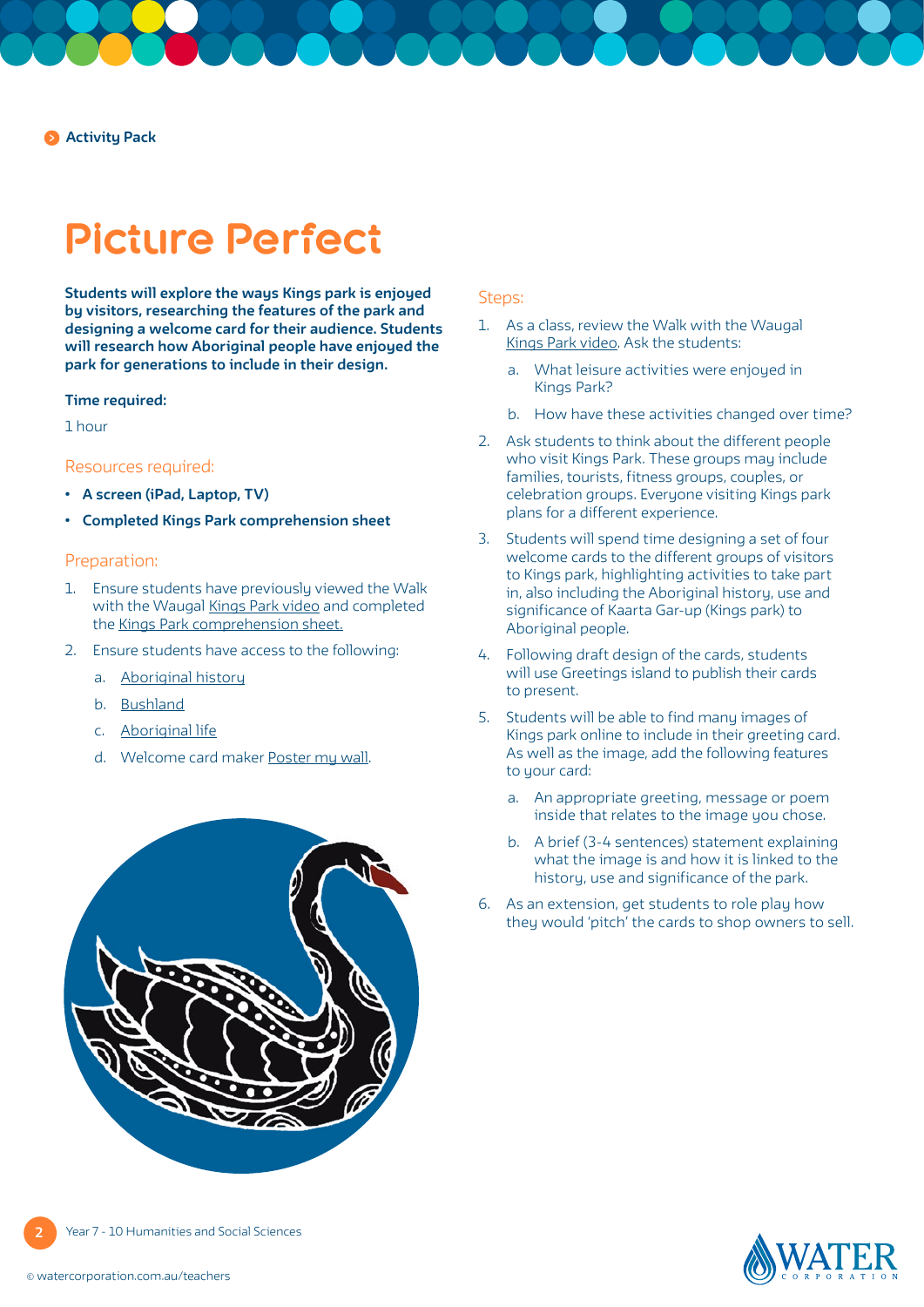# **Speak out**

**Students will research the many areas of Kings park, focussing on one section, outlining the importance to Aboriginal people, the flora growing in this section of the garden and a three to five-minute presentation for visitors on a walking tour.**

#### **Time required:**

1 hour

#### Resources required:

**• Ipad or laptop per student**

#### Preparation:

Ensure students have access to the following:

- 1. [10 tips for being a good tour guide.](https://savingplaces.org/stories/10-tuesday-tips-good-tour-guide#.X4Ojd9ozZPY)
- 2. [10 tips tour script writing.](https://audioconexus.com/10-tips-tour-script-writing/)
- 3. Kings Park and Botanic Garden website pages:
	- a. [Aboriginal history](https://www.bgpa.wa.gov.au/kings-park/visit/history/aboriginal-history)
	- b. [Bushland](https://www.bgpa.wa.gov.au/kings-park/area/bushland)
	- c. [Aboriginal life](https://www.bgpa.wa.gov.au/images/pdf/kings_park/b_aboriginal_life_1019.pdf)
	- d. [Fraser avenue precinct](https://www.bgpa.wa.gov.au/kings-park/area/fraser-avenue-precinct)
	- e. [WA botanic garden](https://www.bgpa.wa.gov.au/kings-park/area/wa-botanic-garden)
	- f. [May drive parkland](https://www.bgpa.wa.gov.au/kings-park/area/may-drive-parkland)
	- g. [Saw avenue](https://www.bgpa.wa.gov.au/kings-park/area/saw-avenue)
	- h. [Kings park bushland](https://www.bgpa.wa.gov.au/kings-park/area/bushland).

#### Steps:

- 1. As a class navigate through the Kings Park website, highlighting the many areas of the garden.
- 2. Discuss the importance of each of these areas, focussing on the importance to Aboriginal people, how it is used today, the design of the space and the plants grown in this section.
- 3. Outline the fundamentals to a tour guide short talk, providing time for students to read through each tip and converse over what it means.
- 4. Student create a list of important elements to include in their talk, from a scriptwriting and body language perspective.
- 5. Allocate a space of Kings Park to pairs of students.
- 6. Students will spend time collating information about their space, designing a three to five-minute talk to present to visitors at the park. The talk will not include digital support, only prompt cards and artefacts.
- 7. Students will then present their talks to the class.
- 8. As students listen to the talks, ask them to refer to their list of tour guide tips to provide feedback.





**3**